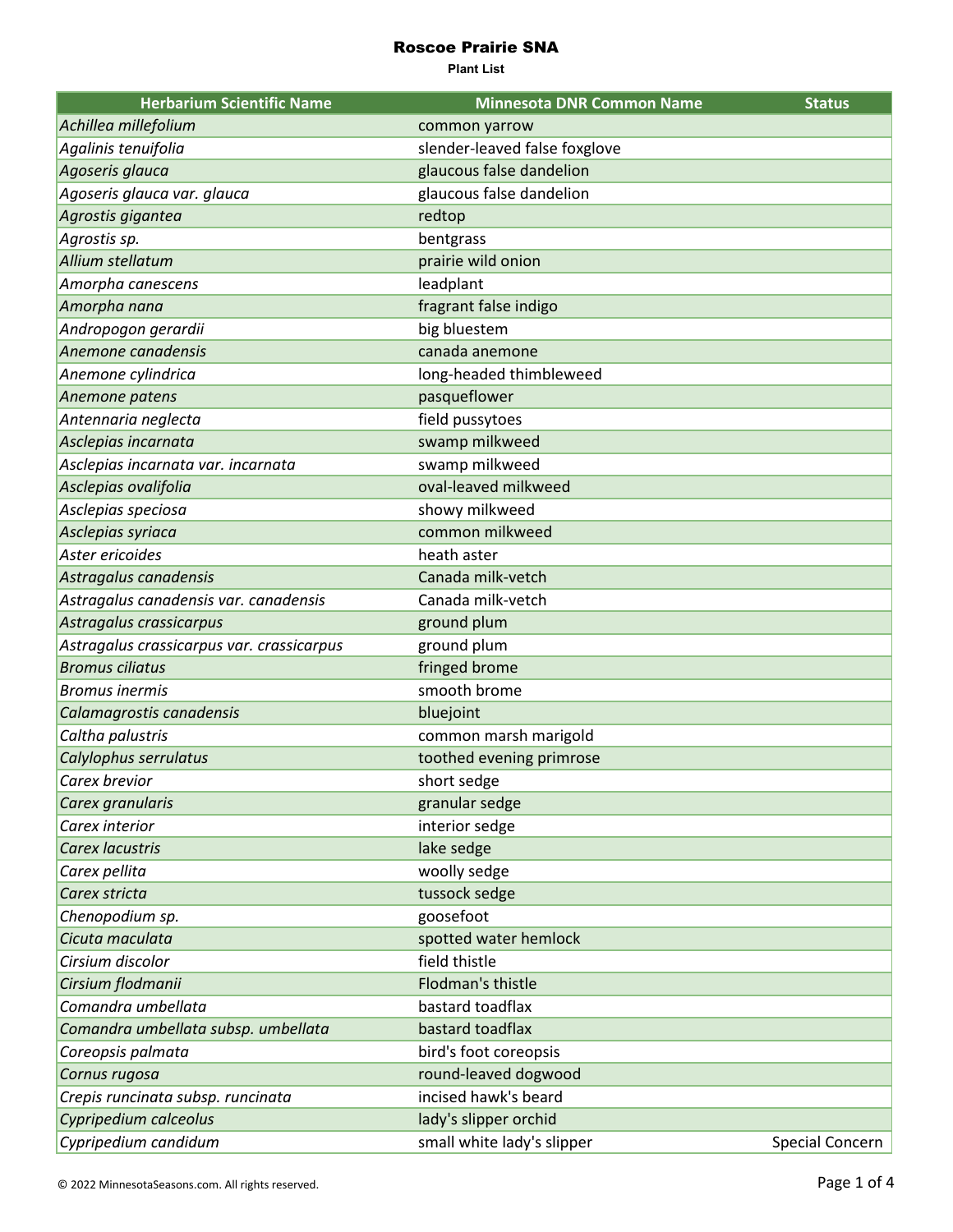**Plant List**

| <b>Herbarium Scientific Name</b>              | <b>Minnesota DNR Common Name</b> | <b>Status</b> |
|-----------------------------------------------|----------------------------------|---------------|
| Cypripedium parviflorum var. pubescens        | large yellow lady's slipper      |               |
| Dalea candida                                 | white prairie clover             |               |
| Dalea purpurea                                | purple prairie clover            |               |
| Dalea purpurea var. purpurea                  | purple prairie clover            |               |
| Delphinium carolinianum var. virescens        | Carolina delphinium              |               |
| Desmodium canadense                           | Canada tick trefoil              |               |
| Dichanthelium leibergii                       | Leiberg's panic grass            |               |
| Doellingeria umbellata                        | flat-topped aster                |               |
| Drymocallis arguta                            | tall cinquefoil                  |               |
| Echinacea angustifolia                        | narrow-leaved purple coneflower  |               |
| <b>Elymus repens</b>                          | quackgrass                       |               |
| Elymus trachycaulus                           | slender wheatgrass               |               |
| Equisetum arvense                             | field horsetail                  |               |
| Equisetum hyemale subsp. affine               | tall scouring rush               |               |
| Erigeron philadelphicus var. philadelphicus   | Philadelphia fleabane            |               |
| Erigeron strigosus                            | daisy fleabane                   |               |
| Erigeron strigosus var. strigosus             | daisy fleabane                   |               |
| Eriophorum angustifolium subsp. angustifolium | tall cottongrass                 |               |
| Eupatorium perfoliatum                        | common boneset                   |               |
| Euthamia graminifolia                         | grass-leaved goldenrod           |               |
| Eutrochium maculatum                          | spotted Joe pye weed             |               |
| Fragaria virginiana                           | common strawberry                |               |
| Galium boreale                                | northern bedstraw                |               |
| Gentiana andrewsii                            | bottle gentian                   |               |
| Gentiana andrewsii var. dakotica              | bottle gentian                   |               |
| Gentiana puberulenta                          | downy gentian                    |               |
| Geum triflorum                                | prairie smoke                    |               |
| Geum triflorum var. triflorum                 | prairie smoke                    |               |
| Helenium autumnale                            | autumn sneezeweed                |               |
| Helianthus grosseserratus                     | sawtooth sunflower               |               |
| Helianthus maximiliani                        | Maximilian's sunflower           |               |
| Helianthus pauciflorus                        | stiff sunflower                  |               |
| Heliopsis helianthoides var. scabra           | ox-eye                           |               |
| Hesperostipa spartea                          | porcupine grass                  |               |
| Heuchera richardsonii                         | alumroot                         |               |
| Hieracium umbellatum                          | rough hawkweed                   |               |
| Hypoxis hirsuta                               | yellow star-grass                |               |
| Koeleria macrantha                            | junegrass                        |               |
| Krigia biflora                                | two-flowered cynthia             |               |
| Lathyrus palustris                            | marsh vetchling                  |               |
| Lathyrus venosus var. intonsus                | veiny pea                        |               |
| Lepidium campestre                            | field peppergrass                |               |
| Liatris aspera                                | rough blazing star               |               |
| Liatris ligulistylis                          | northern plains blazing star     |               |
| Liatris punctata var. punctata                | dotted blazing star              |               |
| Liatris pycnostachya var. pycnostachya        | great blazing star               |               |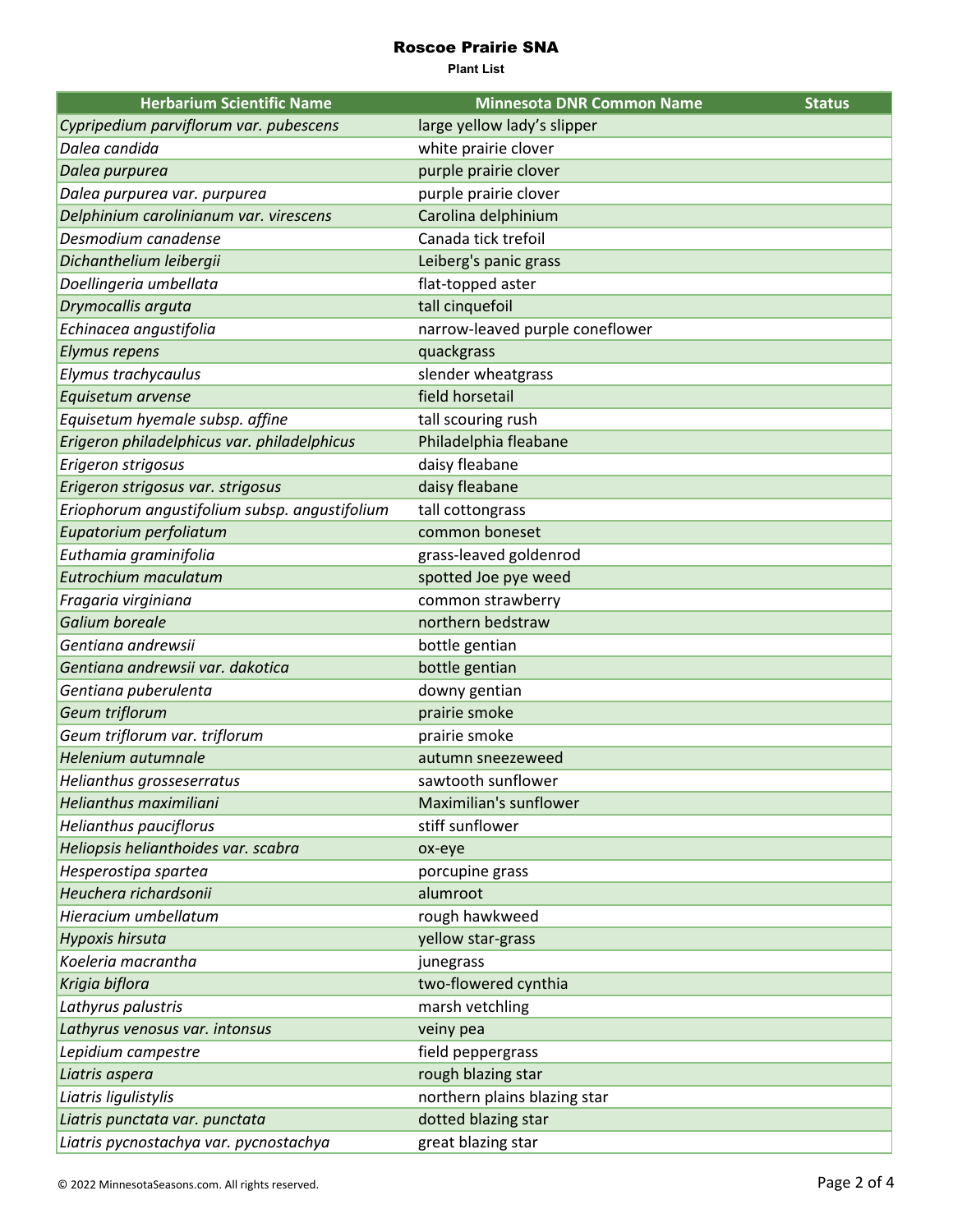**Plant List**

| <b>Herbarium Scientific Name</b>        | <b>Minnesota DNR Common Name</b> | <b>Status</b> |
|-----------------------------------------|----------------------------------|---------------|
| Lilium michiganense                     | Michigan lily                    |               |
| Lilium philadelphicum                   | wood lily                        |               |
| Lithospermum canescens                  | hoary puccoon                    |               |
| Lithospermum caroliniense var. croceum  | hairy puccoon                    |               |
| Lobelia siphilitica var. ludoviciana    | great lobelia                    |               |
| Lobelia spicata                         | pale-spiked lobelia              |               |
| Lobelia spicata var. spicata            | rough-spiked lobelia             |               |
| Lycopus americanus                      | cut-leaved bugleweed             |               |
| Lycopus asper                           | rough bugleweed                  |               |
| Lysimachia quadriflora                  | prairie loosestrife              |               |
| Lysimachia thyrsiflora                  | tufted loosestrife               |               |
| Medicago lupulina                       | black medick                     |               |
| Melilotus alba                          | white sweet clover               |               |
| Melilotus officinalis                   | yellow sweet clover              |               |
| Monarda fistulosa                       | wild bergamot                    |               |
| Muhlenbergia cuspidata                  | Plains muhly                     |               |
| Muhlenbergia racemosa                   | marsh muhly grass                |               |
| Oenothera biennis                       | common evening primrose          |               |
| Oenothera biennis var. canescens        | common evening primrose          |               |
| Oxalis dillenii                         | southern wood sorrel             |               |
| Oxalis violacea                         | violet wood sorrel               |               |
| Packera paupercula                      | balsam ragwort                   |               |
| Pedicularis canadensis                  | wood betony                      |               |
| Pediomelum argophyllum                  | silverleaf scurfpea              |               |
| Pediomelum esculentum                   | prairie turnip                   |               |
| Penstemon gracilis var. gracilis        | slender beard tongue             |               |
| Persicaria amphibia                     | water smartweed                  |               |
| Phalaris arundinacea                    | reed canary grass                |               |
| Phleum pratense                         | timothy                          |               |
| Phlox pilosa var. fulgida               | prairie phlox                    |               |
| Physalis heterophylla var. heterophylla | clammy ground cherry             |               |
| Poa compressa                           | Canada bluegrass                 |               |
| Poa pratensis                           | Kentucky bluegrass               |               |
| Poa pratensis subsp. pratensis          | Kentucky bluegrass               |               |
| Polygala senega                         | Seneca snakeroot                 |               |
| Populus tremuloides                     | quaking aspen                    |               |
| Potentilla arguta                       | tall cinquefoil                  |               |
| Prenanthes racemosa                     | smooth rattlesnakeroot           |               |
| Pycnanthemum virginianum                | Virginia mountain mint           |               |
| Rosa arkansana                          | prairie rose                     |               |
| Rosa blanda                             | smooth wild rose                 |               |
| Rudbeckia hirta var. pulcherrima        | black-eyed susan                 |               |
| Salix bebbiana                          | Bebb's willow                    |               |
| Salix discolor                          | pussy willow                     |               |
| Salix petiolaris                        | slender willow                   |               |
| Schizachyrium scoparium var. scoparium  | little bluestem                  |               |